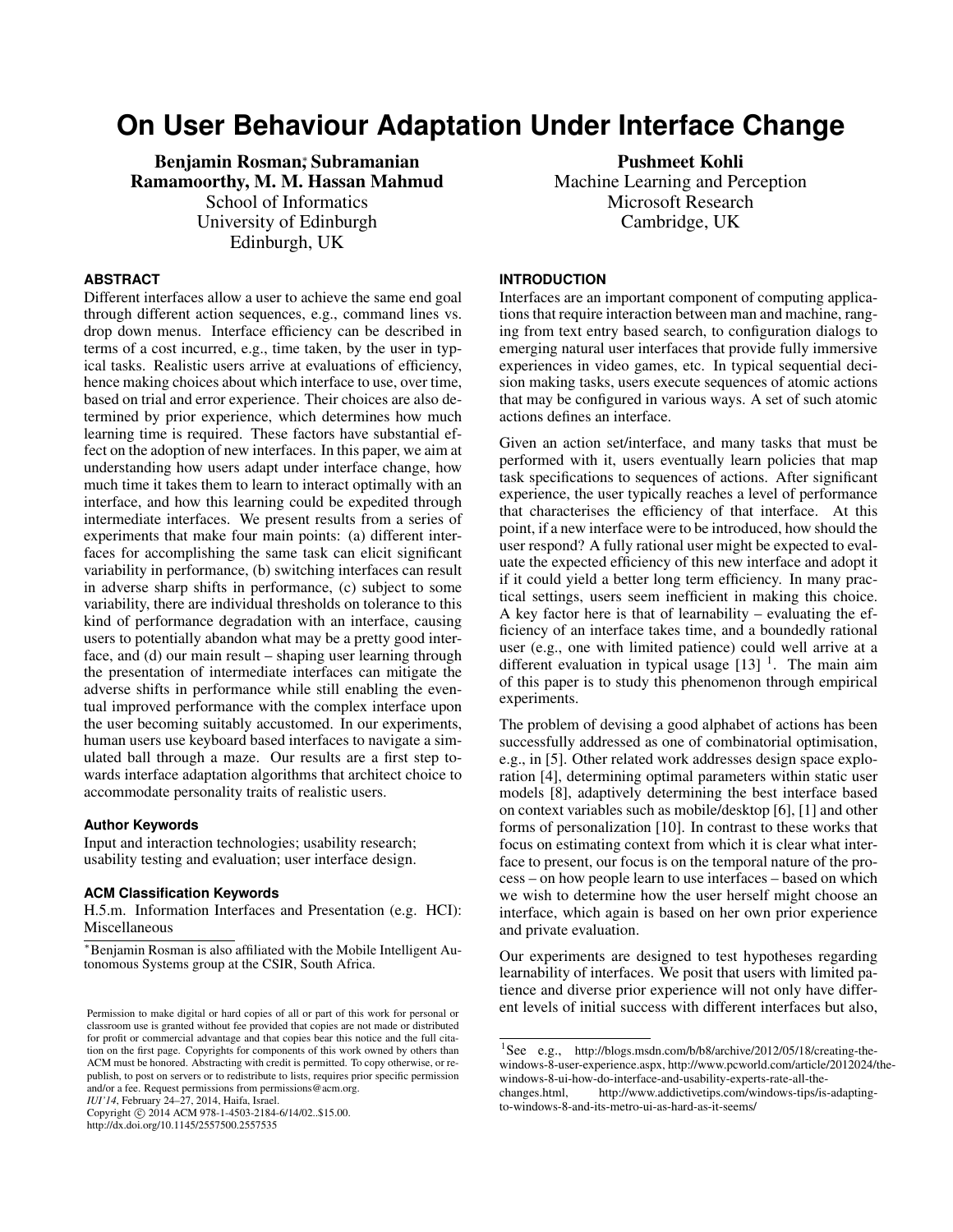given the temporal nature of their habituation [\[7\]](#page-5-7) with interfaces and limited patience, they may incorrectly evaluate efficiency and prematurely abandon good interfaces. Finally, we hypothesize that this adoption behaviour may be improved by presenting intermediate interfaces that mitigate the initial shock and encourage learning towards the better performance level.

Our hypotheses are directly relevant to practical concerns, such as the need to minimise change aversion [\[12\]](#page-5-8), [\[9\]](#page-5-9), consumer choices regarding new products [\[11\]](#page-5-10), etc. Also, we add to a literature on modelling user adaptation [\[14\]](#page-5-11), [\[2\]](#page-5-12), [\[15\]](#page-5-13), [\[3\]](#page-5-14) by empirically characterising dynamic choice behaviour.

# *Our Contributions*

Our experiments show that users adapt to interfaces, such that their performance with a particular interface improves with time. We then show that an interface change can dramatically degrade user performance even though the new interface might be better theoretically. This performance slowly improves as the user adapts to the new interface while interacting with it repeatedly. Finally, we show that a well-designed intermediate interface can dramatically reduce the degradation in performance and can also lead to the user learning more quickly to interact with the final interface.

# **DOMAIN AND PROTOCOL**

The aim of our experiments is twofold. Our first goal is to study how user performance and preference over interfaces varies with complexity of the interfaces. Our second goal is to test if the user's experience can be shaped to use complex but more powerful interfaces while minimising the performance hit during training by using an interface of intermediate complexity.

To that end, we implemented a system which required a user to repeatedly perform a task, using different interfaces. Each task executed by the users of our system involves navigating a ball through a simple maze of  $1000 \times 1000$  pixels to a goal location in the shortest possible time, as shown in Figure [1.](#page-1-0) Obstacles block the motion of the ball, and each task ends when the goal is reached. Each user performs a number of such tasks in a set of mazes, where the mazes are standardised across users, and the time taken for each task is recorded. We used 20 such mazes, where the mazes were generated randomly initially and then fixed for all experiments.

For the above tasks, we designed three different interfaces for controlling the ball. The control scheme for the mazes is described in Table [1.](#page-1-1) The interfaces were designed to represent different tradeoffs between power and ease of use. The first interface, *I1*, is the simplest to use and the least powerful. It consists of the arrow keys, where pressing the arrow key moves the ball in the expected direction by 20 pixels. The second interface, *I2*, is in the middle in terms of power and difficulty. It requires using two counter-intuitive keys and then the arrow key to move in the expected direction by 80 pixels. The third interface, *I3* is the most difficult to use and also the most powerful. To move in a direction, the user needs to press four counter-intuitive keys in sequence and then her ball is moved by 120 pixels. We use the convention that if



Figure 1. Depiction of the domain used in our experiments. The user navigates a ball to a goal as quickly as possible, while avoiding obstacles.

<span id="page-1-0"></span>

| <b>Interface 1</b> |                  |                                               |
|--------------------|------------------|-----------------------------------------------|
| Key                | <b>Direction</b> | <b>Distance</b>                               |
| Left-arrow         | Left             | Short (20 pixels)                             |
| Right-arrow        | Right            | $\overline{\text{Short} (20 \text{ pixels})}$ |
| Up-arrow           | Up               | Short (20 pixels)                             |
| Down-arrow         | Down             | Short (20 pixels)                             |
| <b>Interface 2</b> |                  |                                               |
| Key                | <b>Direction</b> | <b>Distance</b>                               |
| q h Left-arrow     | Left             | Medium (80 pixels)                            |
| w b Right-arrow    | Right            | Medium (80 pixels)                            |
| u g Up-arrow       | Up               | Medium (80 pixels)                            |
| y f Down-arrow     | Down             | Medium (80 pixels)                            |
| <b>Interface 3</b> |                  |                                               |
| Key                | <b>Direction</b> | <b>Distance</b>                               |
| qhhw               | Left             | Long $(120 \text{ pixels})$                   |
| w b k f            | Right            | Long $(120 \text{ pixels})$                   |
| ugoc               | Up               | $\overline{\text{Long}}$ (120 pixels)         |
| $\sqrt{r}$         | Down             | Long $(120 \text{ pixels})$                   |

<span id="page-1-1"></span>Table 1. The three interfaces. Interfaces 2 and 3 require sequences of key presses to execute the desired motion. Note that the first two keys for each direction match in interfaces 2 and 3.

the desired motion results in hitting an obstacle, that motion is prevented.

Given the above, the effective distance moved per key press is 20, 26.67 and 30 pixels for *I1*, *I2* and *I3* respectively. Consequently, *I3* is the interface which can achieve the lowest possible times in these navigation tasks. On the other hand, this is also the interface which requires the most learning to be able to issue the commands quickly, as using this interface requires the additional cognitive load of remembering the key presses, or looking them up as needed. Alternatively, *I1* is simple and intuitive to any computer user. Finally, *I2* lies in between *I1* and *I3* in terms of simplicity and intuitiveness.

Now, our goal is to study if we can shape a user to smoothly use a powerful and complex interface, given that she is used to a simpler interface. So, we designate *I1* to be the *start interface*, *I3* to be the *target interface* and *I2* to be the *interme-*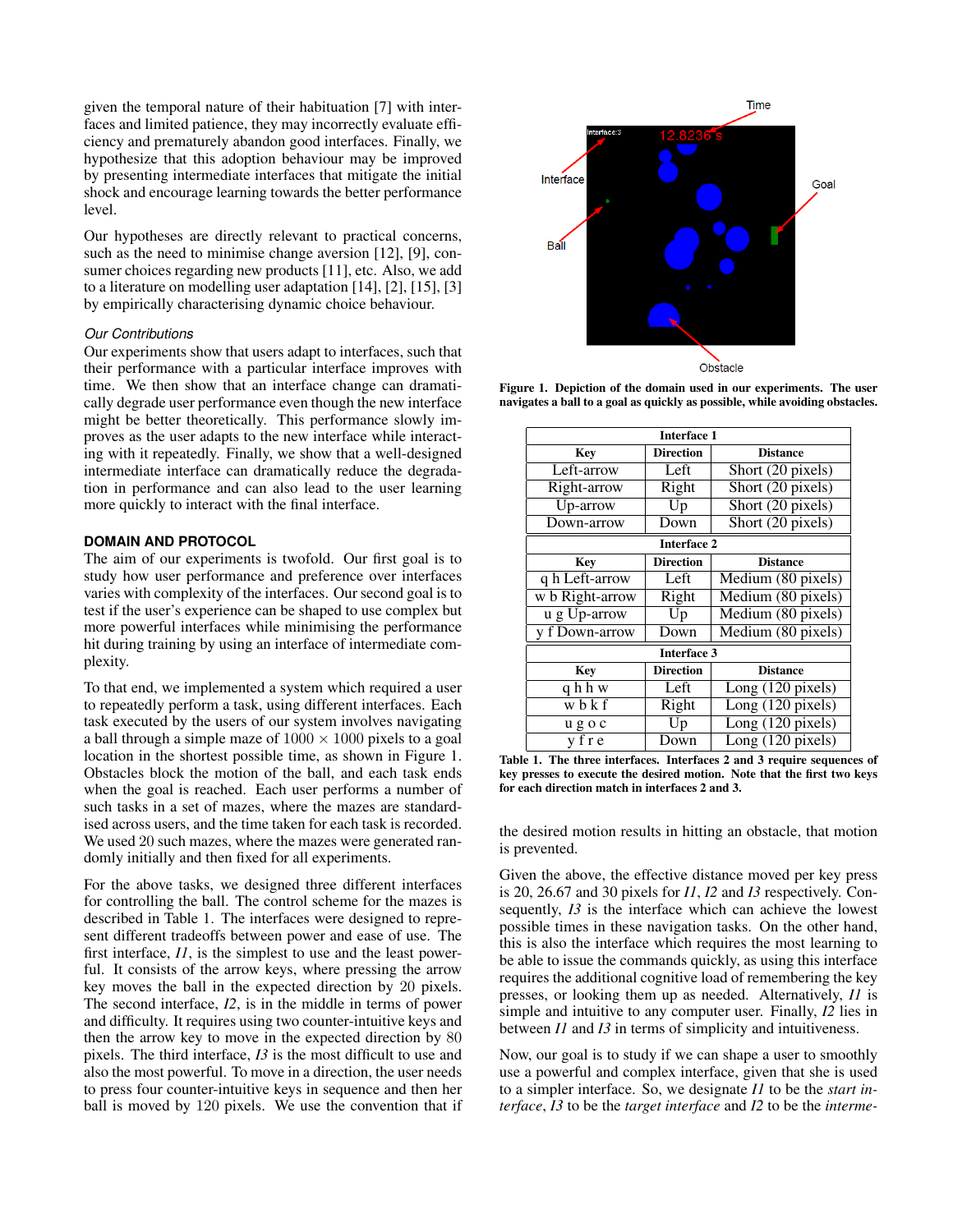*diate interface*. The conjectures outlined in the introduction now may be translated as follows. With practice, users will be most effective when using interface *I3*, but at the same time will initially pay a price in terms of decreased performance and increased difficulty when moving from the start interface *I1*. At the same time by using the interfaces *I1*, *I2* and *I3* in sequence, the performance loss and difficulty may be reduced. In the next section we describe experiments to test these conjectures.

# **EXPERIMENTS AND RESULTS**

We performed five sets of experiments with a number of users. Each user was allocated to only one of the sets to ensure that the results were not corrupted by a long-term memory effect. In each experiment the user was required to use different interfaces to solve the navigation tasks according to a given schedule. The schedules are as follows:

- 1. Baseline 1: *I3* for 20 tasks, and then *I1* for 20 tasks.
- 2. Baseline 2: *I1* for 20 tasks, and then *I3* for 20 tasks.
- 3. Performance Variability: *I1* for 20 tasks, and then *I3* for 20 tasks, and again *I3* for 20 tasks.
- 4. Intermediate Interface: *I1* for 20 tasks, and then *I2* for 20 tasks, and then *I3* for 20 tasks.
- 5. User Perception: Repeat 20 times: a training task with *I1*, a training task with *I3*, and then the user's choice of *I1* or *I3* such that time taken is minimised.

We discuss each of these experiments in detail in the next four sections. Briefly, the purpose of each of these experiments is as follows. The two Baseline experiments establish the baseline user performance with the start and target interfaces when used in either order. The Performance Variability experiments establish what happens when we switch from the start to the target interface after some time and keep using it. The Intermediate Interface experiments show user performance when the intermediate interface *I2* is used to bridge the start and target interface. Finally, the User Perception experiment gives insight into which interfaces users prefer over time given prolonged experience with the interfaces. In the following, we assume the *frustration level* of a user is proportional to the time taken for a trial, and further that after some such time she would give up on an interface. We do not directly observe this in our experiments, but conjecture that it exists and state some of our conclusions based on this.

# **BASELINE PERFORMANCE**

First we establish how using different interfaces for the same underlying action space affects performance. Here we provide a baseline performance for users with the simple interface *I1* and the powerful but complicated interface *I3*.

Eight users were tasked with 20 trials using each interface, four of which started with *I3* (Baseline 1) and the other four with *I1* (Baseline 2), so as to remove any effect that the one may have on performance with the second. The results of Baseline 1 are shown in Figure [2,](#page-2-0) and Baseline 2 in Figure [3.](#page-3-0)



<span id="page-2-0"></span>Figure 2. Results for Baseline Group 1. Figure (a) shows the averaged results when interface *I3* is used and then *I1*, for the same sequence of 20 mazes. The thin black line is the average time taken to goal in the last 5 mazes. The thick line gives the average over all the 20 mazes. This establishes the baseline for using the interfaces *I3* and *I1* in sequence. Figure (b) shows the cumulative distribution of the time taken to complete the tasks. This shows that without training *I1* is better than *I3*, because for any threshold  $x > 21$ s for the frustration level of the user, *I3* would breach the frustration for a greater number of tasks than *I1*.

The results from these groups show that before the user has become familiar with the complex interface, both the mean performance and variance of *I3* are significantly higher than *I1*, although faster times are indeed possible with *I3*.

Note that there is some natural variance in the times taken for the various trials with the same interface. This is because the mazes were randomly generated, and so some were particularly easy or difficult for each interface. We did however standardise these, and each user across the entire study was presented with the same sequence of random mazes, for each interface they used.

## **PERFORMANCE VARIABILITY**

Results in the previous section showed the performance of users in the first 20 trials. As was previously established, *I3* is more difficult for the user, requiring learning of the interface. We thus provided users with a second batch of 20 trials, such that the first would constitute training with this interface. These results are shown in Figure [4.](#page-3-1)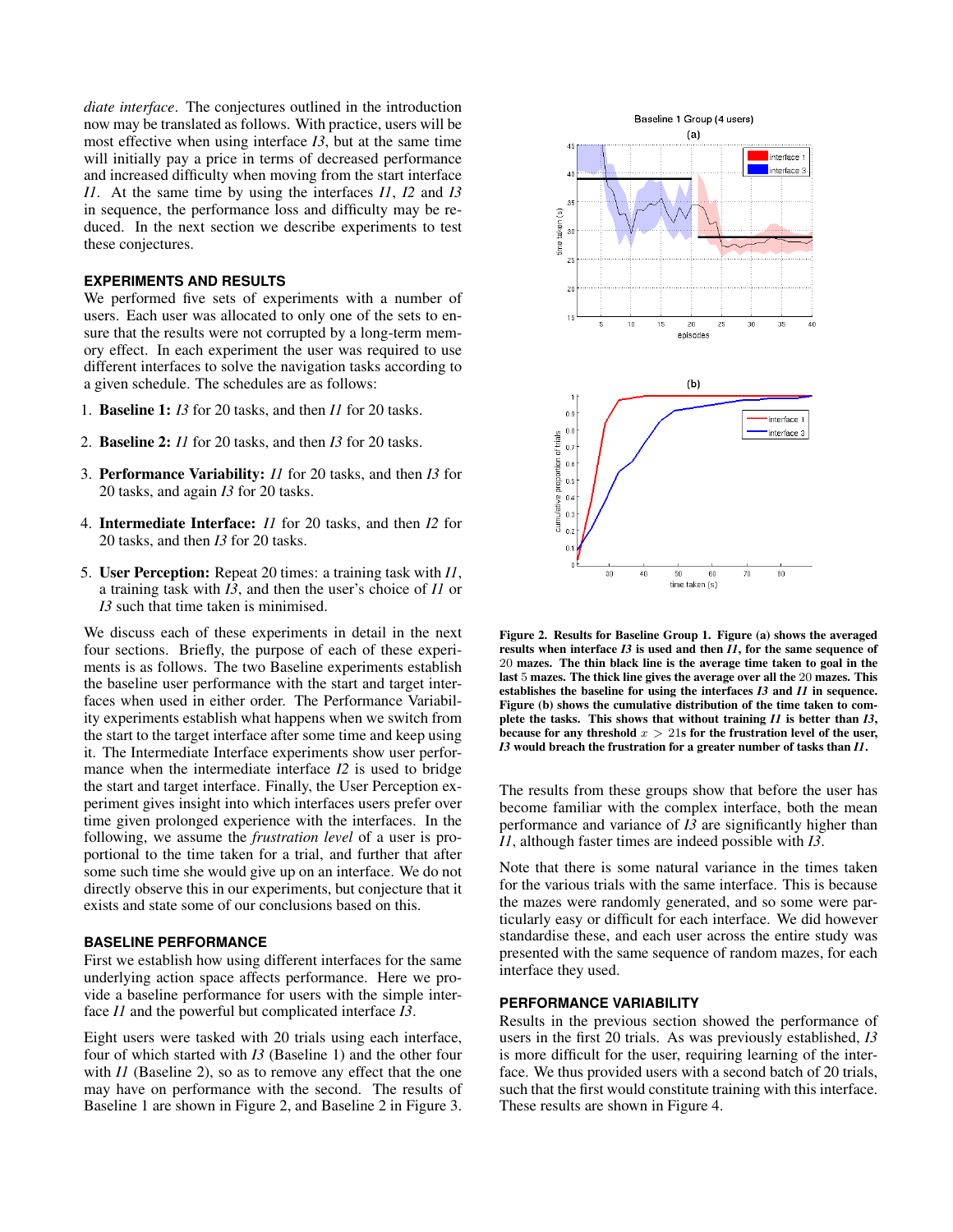

<span id="page-3-0"></span>Figure 3. Results for Baseline Group 2. Figure (a) shows the averaged results when interface *I1* is used and then *I3*, for the same sequence of 20 mazes. The thin black line is the average time taken to goal in the last 5 mazes. The thick line gives the average over all the 20 mazes. This establishes the baseline for using the interfaces *I1* and *I3* in sequence. Additionally, note that the performance with *I3* is lower in this task than in Figure [2](#page-2-0) (a). We believe that this is because the user has a chance to become familiar with the environment. On the other hand, the performance of *I1* is the same – which shows that familiarity with the domain is not especially beneficial for *I1* and so it is indeed very simple. Figure (b) shows the cumulative distribution of the time taken to complete the tasks. This shows that, again, without training *I1* is better than *I3*, because for any threshold  $x > 25$ s for the frustration level of the user,  $I3$ would breach the frustration for a greater number of tasks than *I1*.

As can be seen, after this training phase the users are able to achieve a faster mean time with *I3* than with *I1*. These is however a significant initial spike in performance times during the training phase, before the users consistently outperform their times on the simpler interface. The effect of the training is that both the mean and the variance of the trial times decrease.

# **INTERMEDIATE INTERFACES**

As shown in the previous section, a user with a simple interface can be given a more complicated interface and ultimately achieve better performance. There is however a spike in time taken to complete tasks while the user adapts to the new interface. In Figure [5,](#page-4-0) we demonstrate that with the correct intermediate interface, a user can be gradually shifted to the



<span id="page-3-1"></span>Figure 4. Results for Performance Variability Group. In Figure (a) the thick and thin lines are the same as before. However, now each *I1* is played for the fixed 20 mazes and then *I3* for the fixed 20 mazes, twice in a row – once as a training batch, and then as the testing batch. This figure shows the effect of using *I3* for an extended period of time after using *I1*, and shows that while the user eventually learns to perform much more effectively with *I3* than with *I1*, the spike during the middle 20 mazes shows that there is a performance penalty for this. Figure (b) shows that the frustration level of the user is breached earlier for the training batch of *I3* than for the testing batch of *I3*, which ultimately outperforms *I1*.

more complicated interface, without inducing a spike in time taken.

The adoption of Interface 2 allows the user an easier transition to the full Interface 3, with only a small temporary loss in performance. Interface 2 has a slightly lower mean than Interface 1, with a minimal performance spike. Because Interfaces 2 and 3 are similar, there is also a minimal performance spike when the users make the transition to the final interface.

The key concept here is that although Interface 2 does have the ability to achieve better times than Interface 1, its strength lies mainly in bridging the cognitive divide between the simple and complicated interfaces, and that it accelerates the learning process for the user.

## **USER PERCEPTION**

In real applications, if a user suffers a loss in performance for more than a few episodes, the threshold being subject spe-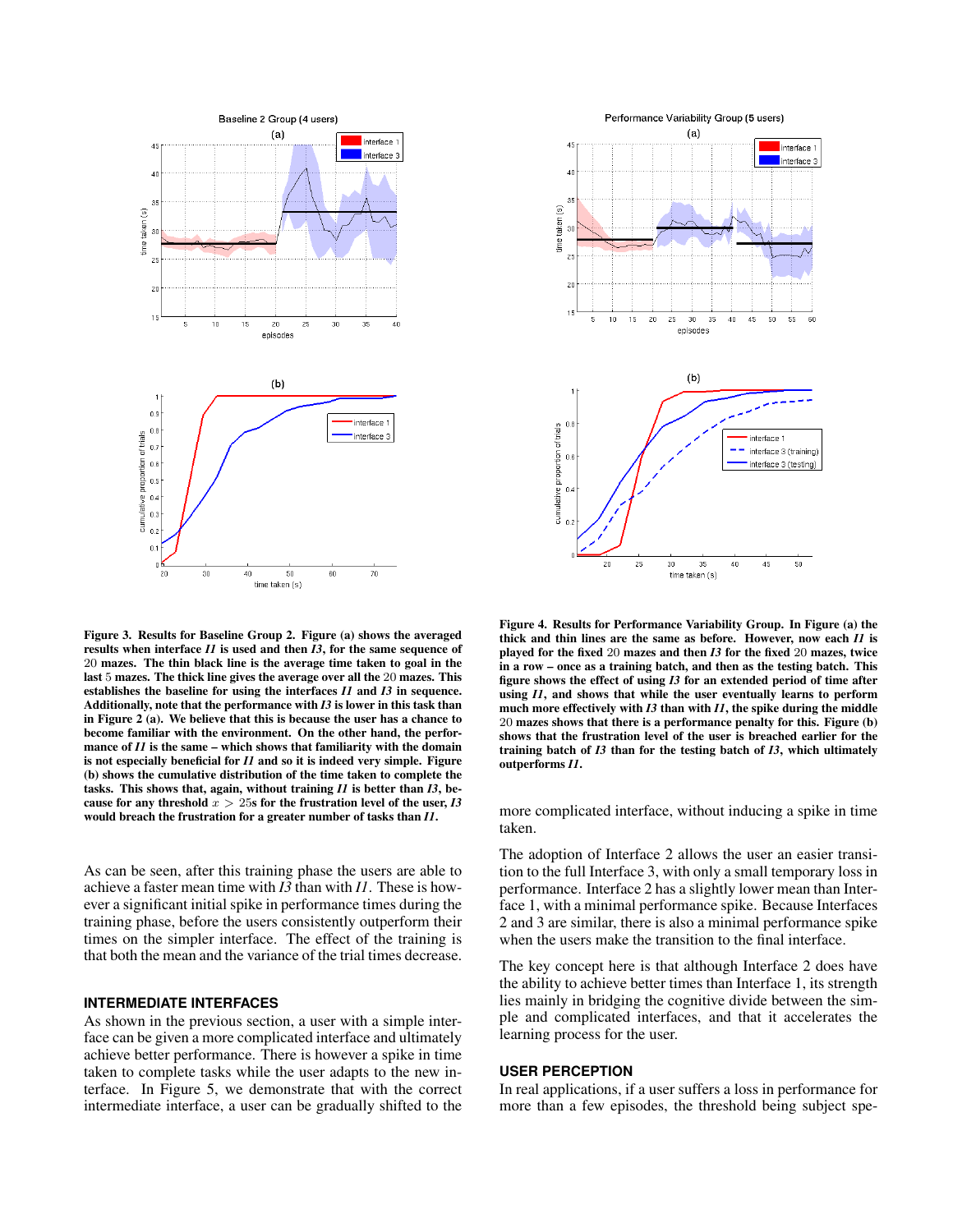

<span id="page-4-0"></span>Figure 5. Results for Intermediate Interface Group. In Figure (a) the thick and thin lines are the same as before. Now the interfaces *I1*, *I2* and *I3* are used in sequence for 20 mazes each. *I2* is used as a a bridge to ease transition from the simple interface *I1* to the complex and powerful *I3*. Compared with Figure [4](#page-3-1) (a), the user suffers a less severe performance penalty during the middle training phase, while ultimately achieving similar final performance with *I3*. Hence, using this intermediate bridge interface is highly beneficial. Figure (b) also shows a performance improvement over using *I3* as an intermediary.

cific, when switching to a new and potentially better interface (as shown in Figure [4\)](#page-3-1), that user is likely to abandon the new interface (or the application itself) entirely out of frustration.

We observe the effects of this in the User Perception Group. Figure [6](#page-4-1) (a) shows the learning curve of human subjects with Interface 3 compared to Interface 1. Note that this ratio only climbs above 1.0 after 9 mazes, corresponding to the point at which users are on average more adept at Interface 3 than Interface 1, in terms of achievable times. The subsequent performance dip around episode 15 is due to mazes which were relatively more difficult for Interface 3.

Figure [6](#page-4-1) (b) depicts the proportion of users which chose Interface 3 over Interface 1, in testing mazes. This corresponds to the percentage of users prepared to continue using the more complex interface. During the first 8 mazes, up to 40% of users would rather use the simpler interface, which is indicative of a threshold at which they would abandon the interface.



<span id="page-4-1"></span>Figure 6. Results for User Perception Group. Figure (a) shows the ratio of times taken by the user during the testing episodes (recall that training and testing is interleaved, and during the training episode the user is trained with both *I1* and *I3*, and then during testing episode, given the choice of using *I1* or *I3*). Eventually, the user does improve with *I3* but this only starts stabilising after episode 10. Figure (b) shows the user preference as a proportion of time they chose interface *I3* during the testing phase. In agreement with Figure (a), this shows that within about 4 testing episodes, the proportion rises above 0.5 and then reaches the maximum 0.8 at about 10 episodes. Hence, this shows that users do eventually realise that using *I3* is the better option, but not quickly.

It is only after 10 episodes that about 80% of the users are satisfied with the more powerful interface.

## **DISCUSSION**

Having presented empirical results from our experiments, we now return to our hypotheses outlined in the introduction – what implications can we draw from the data and what does it say about our conjectures?

• Experiments in Figure [4](#page-3-1) show how the user's performance degrades when they switch from an elementary interface to a more complex interface, defined by an unfamiliar action set that must be memorised. However, we see that if they stick to this interface setting, they achieve a better performance level after the initial learning period. Although the initial performance degradation is expected from common sense, the fact that users may never realise the true potential of the better interface is counter to standard assump-